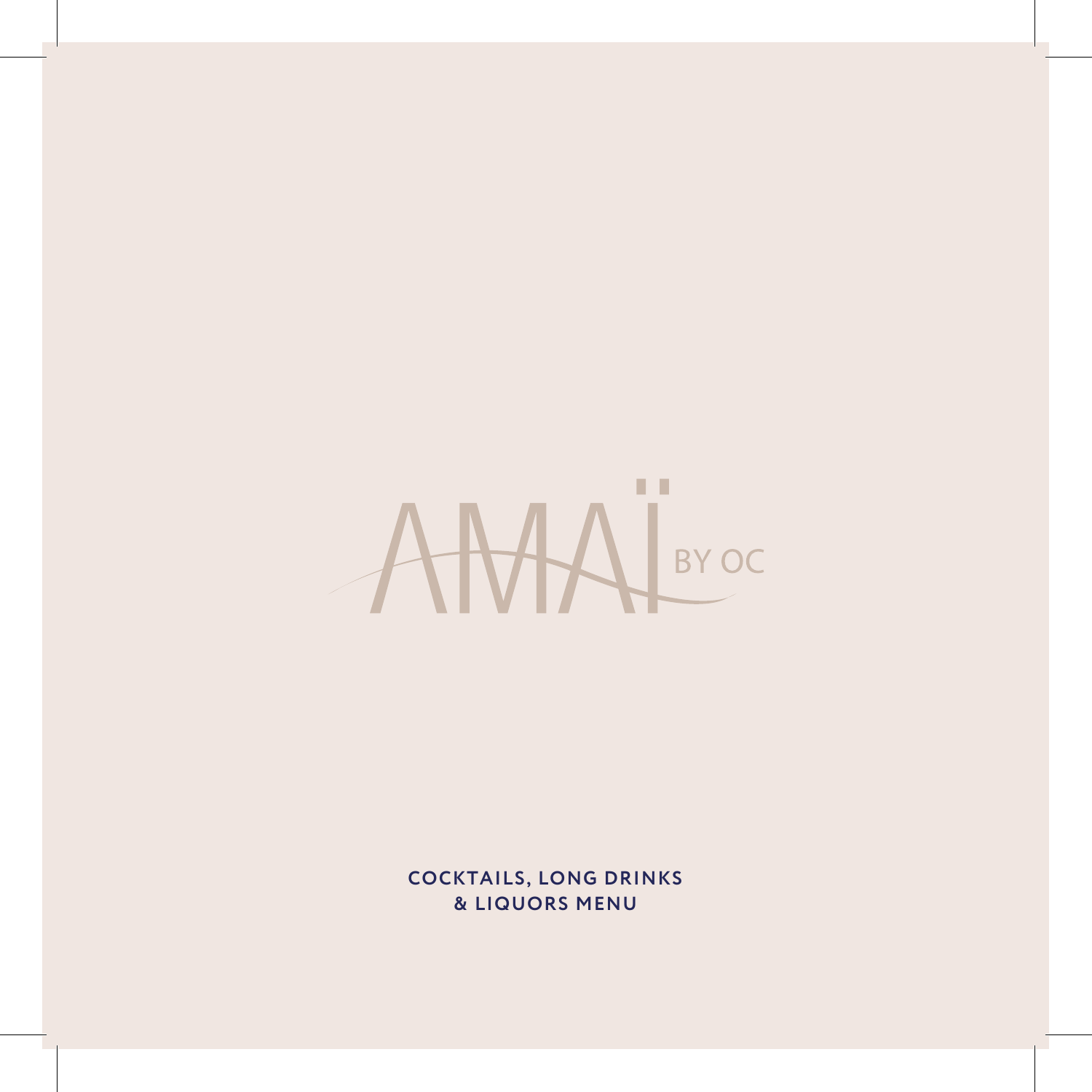# **SIGNATURE DRINKS**

## ONLY AT THE BAR, LOUNGE AND RESTAURANT

| B&C<br>Rosemary infused gin, homemade basil syrup, cinnamon<br>and cayenne pepper syrup, fresh basil, fresh lemon juice,<br>citrus flavour infused                                                | 20 | KOJIKI 古事記<br>Vodka infused with ginger, sake, passionfruit, smoked<br>rice simple syrup, sansho pepper and finished with<br>dragon smoke                         | 20 |
|---------------------------------------------------------------------------------------------------------------------------------------------------------------------------------------------------|----|-------------------------------------------------------------------------------------------------------------------------------------------------------------------|----|
| <b>CASARES</b><br>Fat-washed white rum with goat cheese from Casares,<br>honey, fresh lemon juice, apple juice, thyme infused simple<br>syrup, black walnut bitter and finished with dragon smoke | 20 | DÍA DE MUERTOS<br>Tequila blended with cilantro, homemade agave syrup<br>infused with Jalapeños, fresh lime juice, Italicus<br>liqueur and citrus flavour infused | 20 |
| <b>LAVENDER LOVE</b><br>Lavender infused bourbon, homemade honey and pollen<br>syrup, fresh lemon juice, rosemary simple syrup, flavoured                                                         | 20 |                                                                                                                                                                   |    |

**OCEAN CLUB SIGNATURES BOTTLED**

BY MH COCKTAIL WORLD CHAMPION

| <b>MELONDRAMA</b>                                    | <b>OC PORNSTAR</b>                                     |  |
|------------------------------------------------------|--------------------------------------------------------|--|
| Rum, lime, cucumber, pineapple, almond, green melon, | Vodka, lemon, passionfruit, madagascar vanilla, fruity |  |
| drinkable gold glitter 11 VOL %                      | rose vermouth, drinkable gold glitter 11 VOL %         |  |
|                                                      |                                                        |  |

# **CHAMPAGNE BASED**

**OCEAN CLUB BELLINI**

cherry wood smoke

Peach puree, Veuve Clicquot champagne , physalis *Puré de melocotón, champán de Veuve Clicquot , physalis*

with lavender bitter, egg white powder and finished with

**FRAISE ROYAL 20 20**Strawberry puree, Veuve Clicquot champagne *Puré de fresas, chámpan de Veuve Clicquot*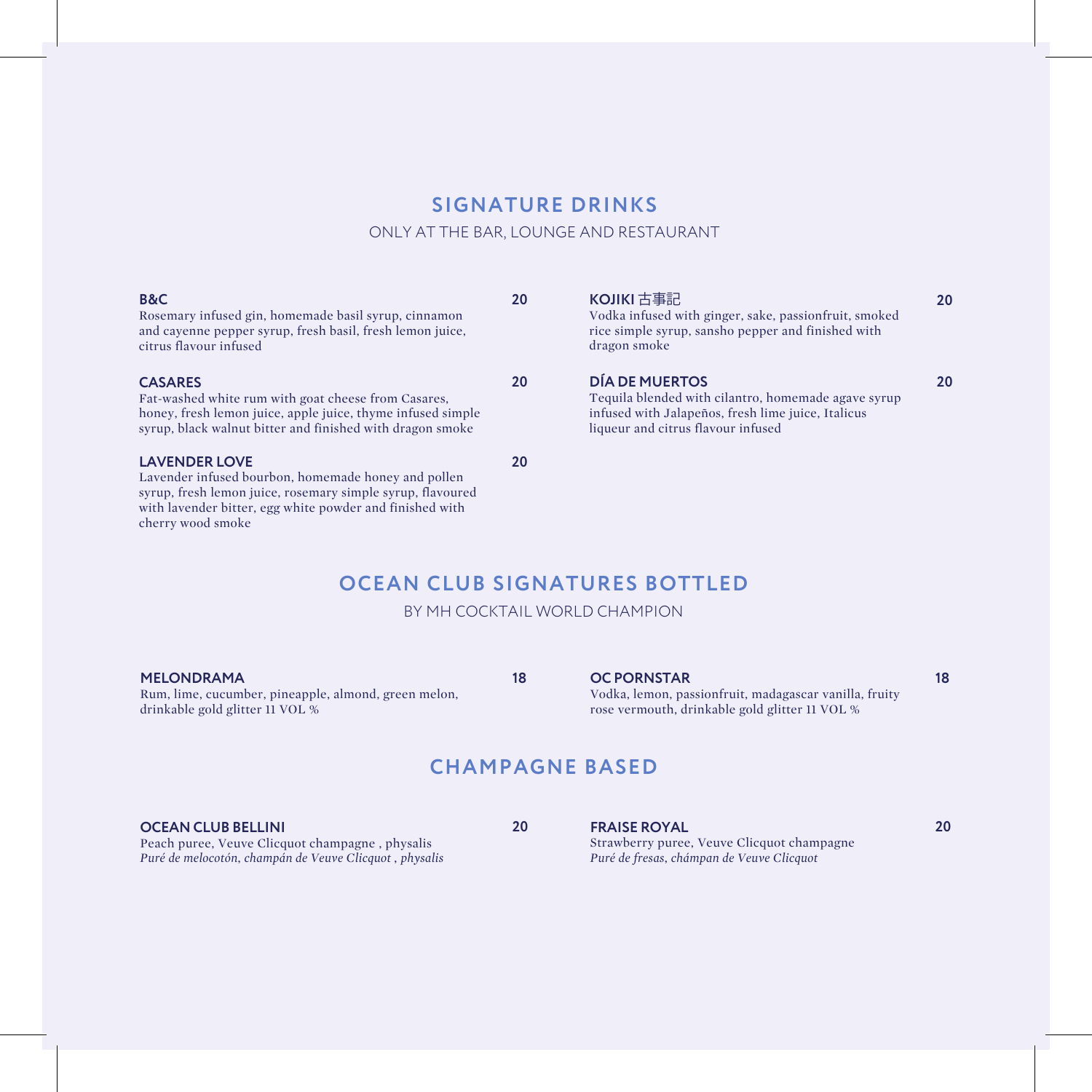## **RUM BASED**

### **CLASSIC MOJITO**

Pampero Aniversario Añejo, lime, cane sugar, mint, soda water *Pampero Aniversario Añejo, lima, azúcar de caña, menta, soda*

### **MANGO MINT ESPUMA MOJITO**

Pampero Aniversario Añejo, lime, fresh mango, cane sugar, mint, mango mint foam (Espuma) *Pampero Aniversario Añejo, lima, mango fresco, azúcar de caña, menta, espuma de mango a la menta*

**18**

**FROZEN STRAWBERRY DAIQUIRI 18 18** Pampero Aniversario Añejo, strawberry puree, cane sugar, fresh lime juice, *Pampero Aniversario Añejo, puré de fresa, azúcar de caña, zumo de lima fresca*

## **DARK &STORMY**

Pampero Aniversario Añejo, Ginger Beer, Falernum syrup, Lime / *Pampero Aniversario Añejo, Ginger beer, sirope de falernum, lima*

## **VODKA BASED**

| <b>RASPBERRY &amp; GINGER MOJITO</b><br>Ciroc Red Berry, lime, cane sugar, mint, raspberries,<br>Ginger beer / Ciroc Red Berry, lima, azúcar de caña,<br>menta, frambuesas, Ginger beer                                                                          | 18 | <b>MARBELLA MULE</b><br>Belvedere Vodka, homemade spicy ginger honey sirup,<br>fresh limejuice, Ginger beer<br>Belvedere Vodka, sirope de miel y gengibre, zumo de lima<br>natural, Ginger beer                                         | 18 |
|------------------------------------------------------------------------------------------------------------------------------------------------------------------------------------------------------------------------------------------------------------------|----|-----------------------------------------------------------------------------------------------------------------------------------------------------------------------------------------------------------------------------------------|----|
| <b>SIGNATURE BLOODY MARY</b><br>Belvedere Vodka, balsamico chili glaće, spicy salt,<br>pepper, tomato juice, served with celery and celery salt<br>Belvedere Vodka, balsámico de chili, sal picante, pimiento,<br>zumo de tomate, servido con apio y sal de apio | 18 | <b>COCONUT GROVE</b><br>Cîroc Coconut, fresh pink grapefruit juice, fresh lime<br>juice, sugar, coconut syrup, orange bitter,<br>Cîroc Coconut, zumo de pomelo natural, zumo de lima natural,<br>azúcar, sirope de coco, orange bitter. | 18 |
| <b>OCEAN BREEZE</b><br>Belvedere Citrus, Midori melon liqueur, fresh lime<br>juice, elderflower syrup, fresh cranberries, Sprite<br>Vodka Belvedere, Midori licor de melón, zumo de lima<br>natural, sirope de amapola, arándanos frescos, Sprite                | 18 | <b>PEACH COOLER</b><br>Cîroc Peach, fresh lemon juice, peach juice, sugar, soda<br>Cîroc Peach, zumo de limón natural, zumo de melocotón,<br>azúcar, soda                                                                               | 18 |

## **GIN BASED**

### **RASP COLLINS**

Tanqueray Ten Gin, raspberries, fresh lime juice, sugar syrup, soda water *Ginebra Tanqueray Ten, frambuesas, zumo de lima natural, soda*

### **GIN GIN MULE 18 18**

Tanqueray Ten Gin, agave syrup, Lime, mint, ginger beer *Ginebra Tanqueray Ten, sirope de agave, lima, menta, Ginger beer*

**18**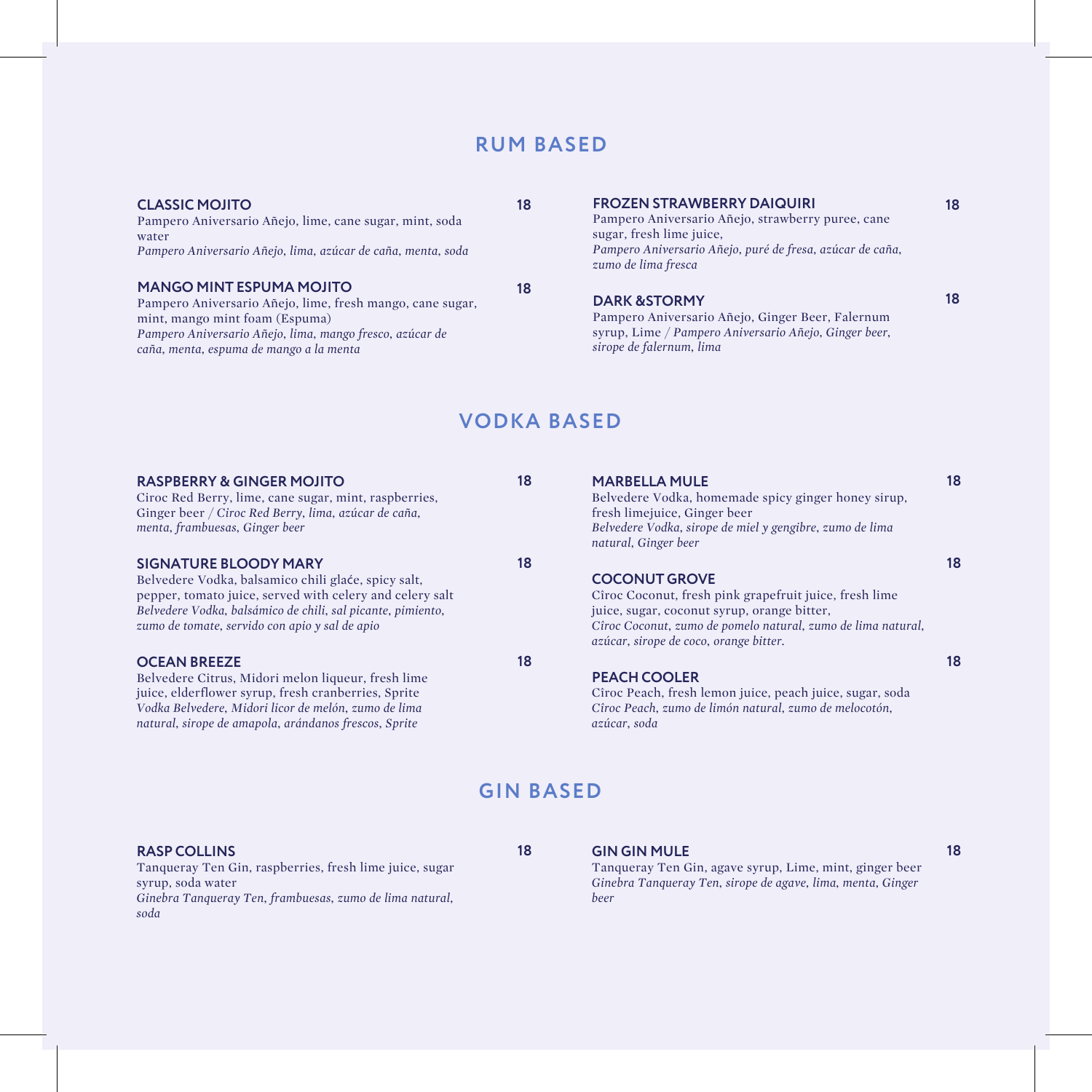# **TEQUILA BASED**

### **VOLCAN MARGARITA**

Volcan Blanco, Grand Marnier, fresh lime juice, sugar syrup, Salt rim *Volcan Blanco, Grand Marnier, zumo de lima natural, sirope de azucar, borde de sal*

**PALOMA** Patron Silver, grapefruit juice, fresh lime juice, agave **19 19** syrup, soda *Patron Silver, zumo de pomelo, zumo de lima natural, sirope de agave, soda*

# **NON-ALCOHOLICS**

| <b>VIRGIN GINGER MOJITO</b><br>Lime, mint, cane sugar, Ginger ale<br>Lima, menta, azúcar de caña, Ginger ale | <b>CHERRY JULEP</b><br>Fresh Lime, fresh ginger, mint, lemon juice, agave<br>syrup, cherry puree, Ginger geer<br>Lima, menta, jengibre, zumo de limon, sirope de agave, puré<br>de cerezas, Ginger beer | 15 |
|--------------------------------------------------------------------------------------------------------------|---------------------------------------------------------------------------------------------------------------------------------------------------------------------------------------------------------|----|
|                                                                                                              |                                                                                                                                                                                                         |    |

## **JUGS**

| <b>RED SANGRIA JUG</b><br>Cointreau, Licor 43, Amaretto, Brandy, homemade<br>lemonade, red wine<br>Cointreau, Licor 43, Amaretto, Brandy, limonada casera, vino<br>tinto                                                | 69 | OC STRAWBERRY DAIQUIRI JUG<br>Bacardi 8 Years, fresh strawberries, strawberry puree,<br>frseh lime juice,<br>Bacardi 8 años, fresas, pulpa de fresa, zumo de lima natural                                                                             | 95 |
|-------------------------------------------------------------------------------------------------------------------------------------------------------------------------------------------------------------------------|----|-------------------------------------------------------------------------------------------------------------------------------------------------------------------------------------------------------------------------------------------------------|----|
| <b>WHITE SANGRIA JUG</b><br>Cointreau, Licor 43, Amaretto, Brandy, homemade<br>lemonade, white wine<br>Cointreau, Licor 43, Amaretto, Brandy, limonada casera, vino<br>blanco                                           | 69 | <b>OCEAN BREEZE JUG</b><br>Belvedere Citrus, Midori melon liqueur, fresh lime<br>juice, elderflower syrup, fresh cranberries, Sprite<br>Vodka Belvedere, Midori licor de melón, zumo de lima<br>natural, sirope de amapola, arándanos frescos, Sprite | 95 |
| <b>OC SANGRIA</b><br>Cointreau, Licor 43, Amaretto, Brandy, fresh orangejuice,<br>Veuve Clicqout<br>Cointreau, Licor 43, Amaretto, Brandy, zumo de naranja<br>natural, Veuve Clicqout                                   | 95 | <b>CLASSIC MOJITO JUG</b><br>Pampero Aniversario Añejo, lime, cane sugar, mint,<br>soda water<br>Pampero Aniversario Añejo, lima, azúcar de caña, menta,<br>soda                                                                                      | 95 |
| SPARKLING KIWI STRAWBERRY SANGRIA<br>Bacardi superior, Cîroc Pineapple, Strawberries, Kiwi,<br>fresh orangejuice, Veuve Clicqout<br>Bacardi superior, Cîroc Pina, fresas, kiwi, zumo naranja<br>natural, Veuve Clicgout | 95 | <b>STRAWBERRY MOJITO JUG</b><br>Pampero Aniversario Añejo, lime, fresh strawberries,<br>strawberry pureecane sugar, mint, soda water<br>Pampero Aniversario Añejo, lima, fresas, pulpa de frrsa,<br>azúcar de caña, menta, soda                       | 95 |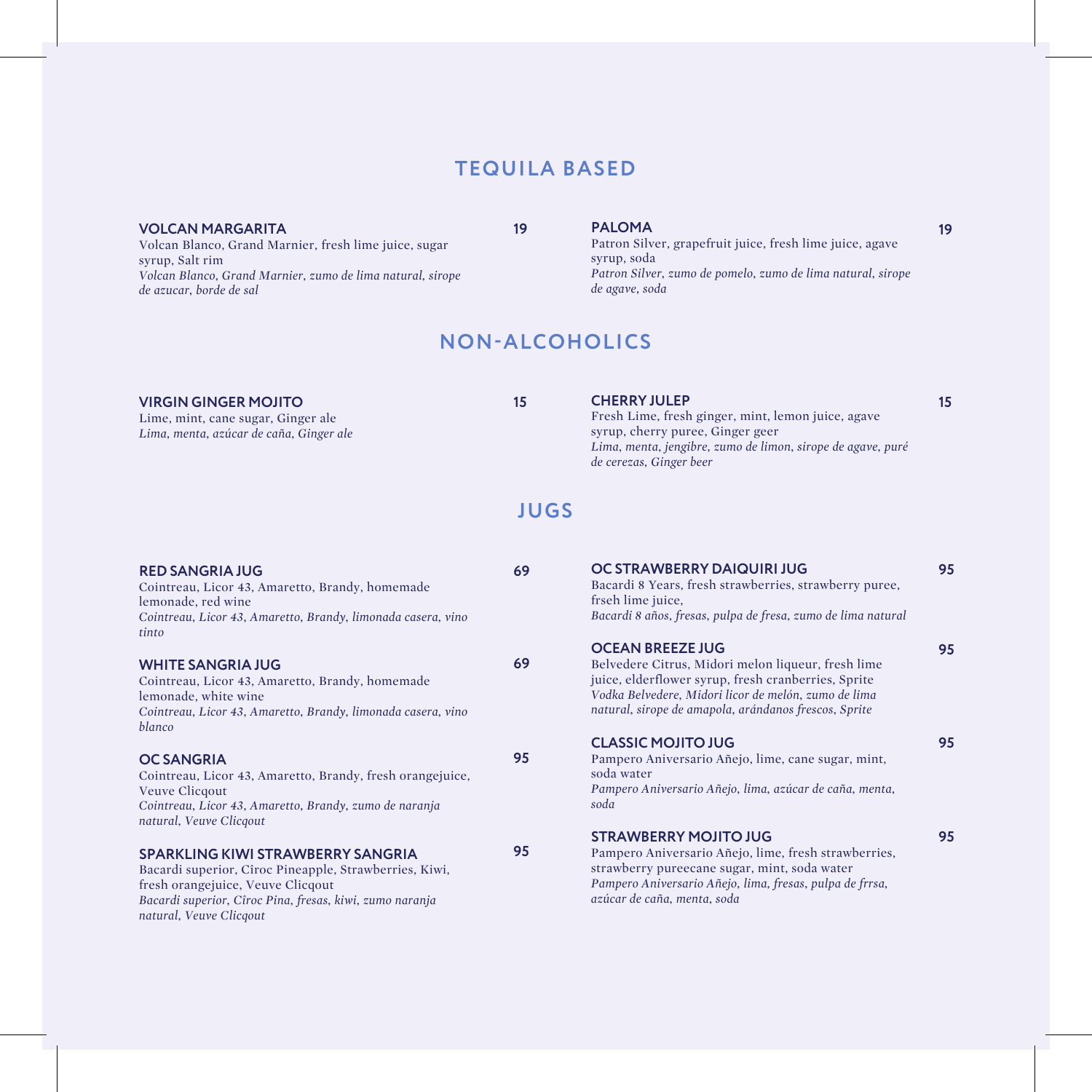# **LONG DRINKS**

| <b>BELVEDERE, CIROC, &amp; SOFT DRINKS</b>                  | 18 |
|-------------------------------------------------------------|----|
| <b>TANQUERAY TEN &amp; SOFT DRINKS</b>                      | 18 |
| <b>MONKEY 47, STAR OF BOMBY, HENDRICKS</b><br>& SOFT DRINKS | 20 |
| <b>BACARDI 8 YEARS, PAMPERO</b>                             |    |
| <b>ANIVERSARIO &amp; SOFT DRINKS</b>                        | 18 |
| <b>SCOTCH &amp; SOFT DRINKS</b>                             | 18 |

# **SCOTCH & SINGLE MALTS 5 CL**

| <b>JOHNNIE WALKER BLACK LABEL</b> | 16 |
|-----------------------------------|----|
| <b>JOHNNIE WALKER BLUE LABEL</b>  | 38 |
| 18B                               | 14 |
| <b>CHIVAS12</b>                   | 16 |
| <b>CHIVAS18</b>                   | 20 |
| <b>CHIVAS 21</b>                  | 38 |
| <b>GLENMORANGIE 10 YEARS</b>      | 16 |
| <b>GLENFIDDICH 12 YEARS</b>       | 16 |

# **LIQUEURS 5 CL**

| AMARETTO DI SARONNO  | 14 |
|----------------------|----|
| <b>BAILEYS</b>       | 14 |
| <b>LICOR 43</b>      | 14 |
| <b>SAMBUCA</b>       | 14 |
| <b>JÄGERMEISTER</b>  | 14 |
| <b>LIMONCELLO</b>    | 14 |
| <b>PACHARAN ZOCO</b> | 14 |
| <b>COINTREAU</b>     | 14 |
| <b>GRAND MARNIER</b> | 14 |

# **WHISKEY 5 CL**

| <b>BULLEIT BOURBON</b>       | 14 |
|------------------------------|----|
| <b>JACK DANIEL'S</b>         | 14 |
| JACK DANIEL'S GENTELMAN JACK | 20 |

# **COGNAC & BRANDY 5 CL**

| <b>CARLOS I</b>                | 14 |
|--------------------------------|----|
| <b>HENESSY V.S.O.P</b>         | 16 |
| <b>HENNESSY FINE DE COGNAC</b> | 16 |
| <b>HENNESSY X.O.</b>           | 38 |

# **SPECIALS**

| CALVADOS DU PAYS D'AUGE          | 24 |
|----------------------------------|----|
| <b>GRAPPA NONINO UE UVAROSSO</b> | 14 |
| <b>ORUJO DE GALICIA</b>          | 14 |
| <b>OPORTO</b>                    | 29 |
| <b>RUM HAVANA 15 YEARS</b>       | 38 |
| <b>CHANDON GARDEN</b>            | 14 |

# **SPECIAL COFFEES**

| <b>IRISH COFFEE</b>   | 15 |
|-----------------------|----|
| <b>ITALIAN COFFEE</b> | 15 |
| <b>FRENCH COFFEE</b>  | 15 |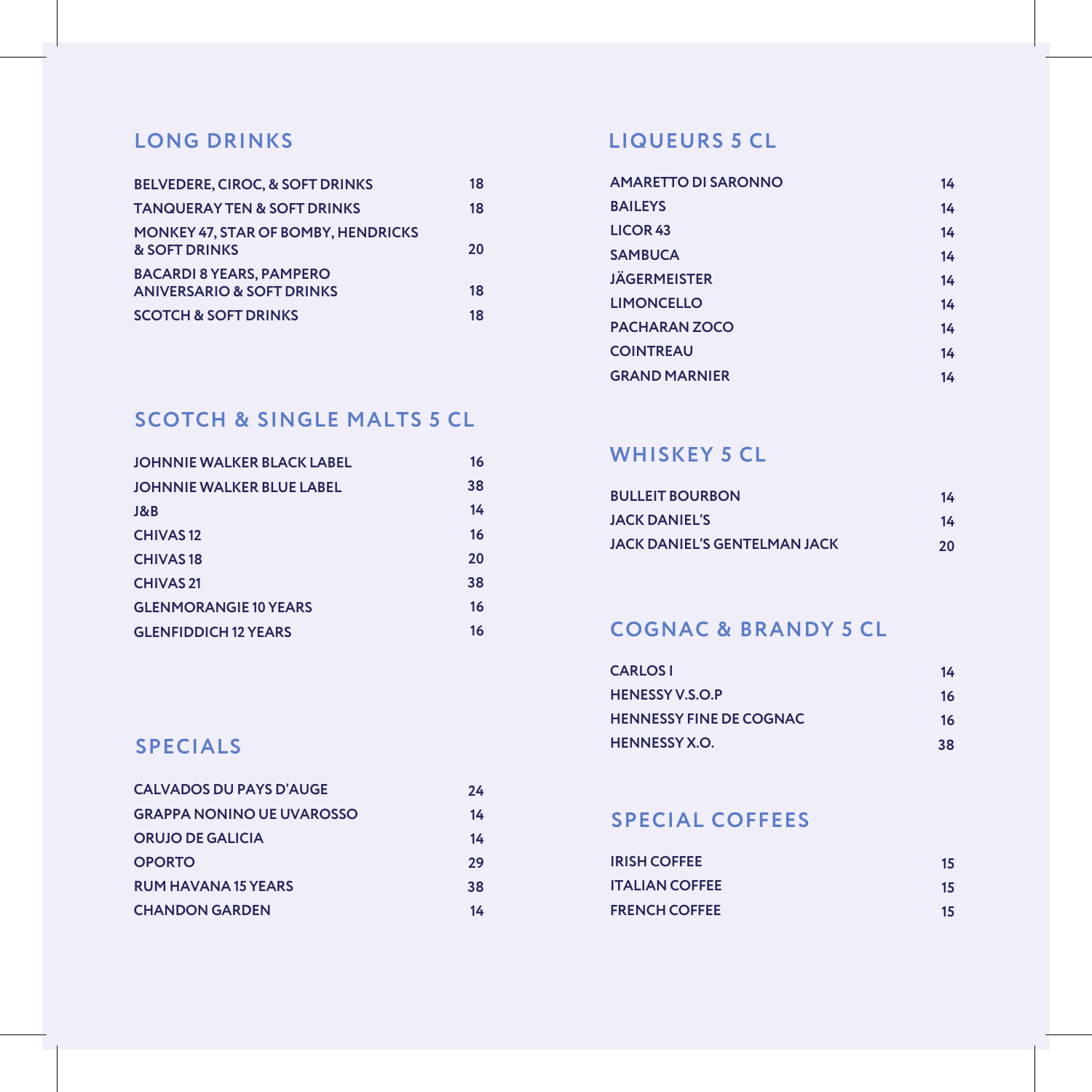"En cumplimiento del Reglamento (LE) N° 1169/2011, le informamos que tiene a su disposición información sobre el contenido en alérgenos de todos nuestros platos, rogamos solicite dicha información al personal del restaurante."

"Este establecimiento sigue el REAL DECRETO 1420/2006, de 1 de diciembre sobre Parasitosis por Anisakis en productos de la pesca suministrados por establecimientos que sirven comida a los consumidores finales o a colectividades."

"In complilance with EU Regulation N° 1169/2011, we would like to inform you that we have at your disposal information on the allergen content of our dishes. Simply request this information from any of our employees."

"This establishment complies with Royal Decree 140/2006 of 1st os December regarding Parasitic Anisakis in fish products for those establisments supplying food for final consumption ti individuals or groups."

Avda. Lola Flores s/n - 29660 Nueva Andalucía - Marbella (España) Tel: +34 952 908 137 - reservations@oceanclub.es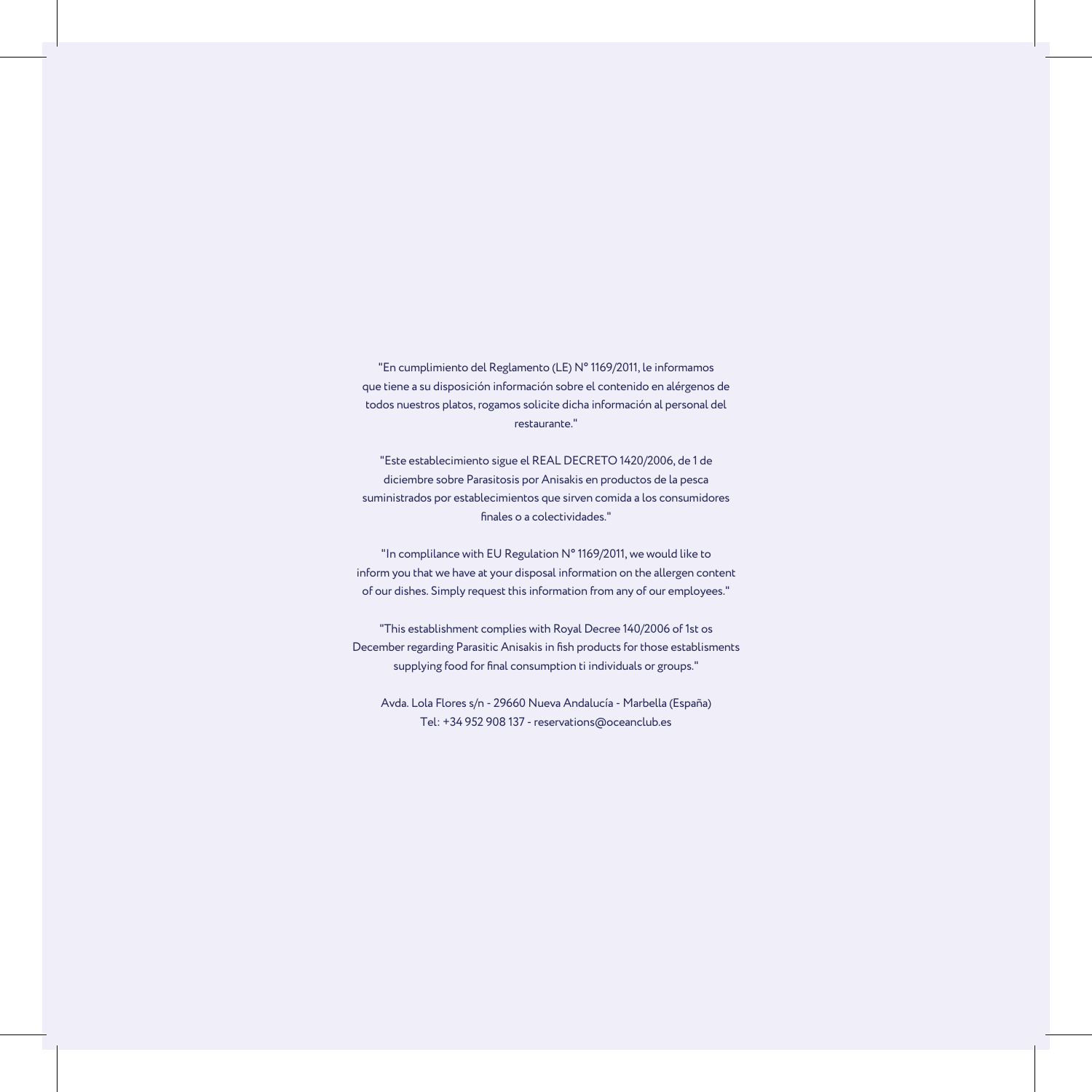